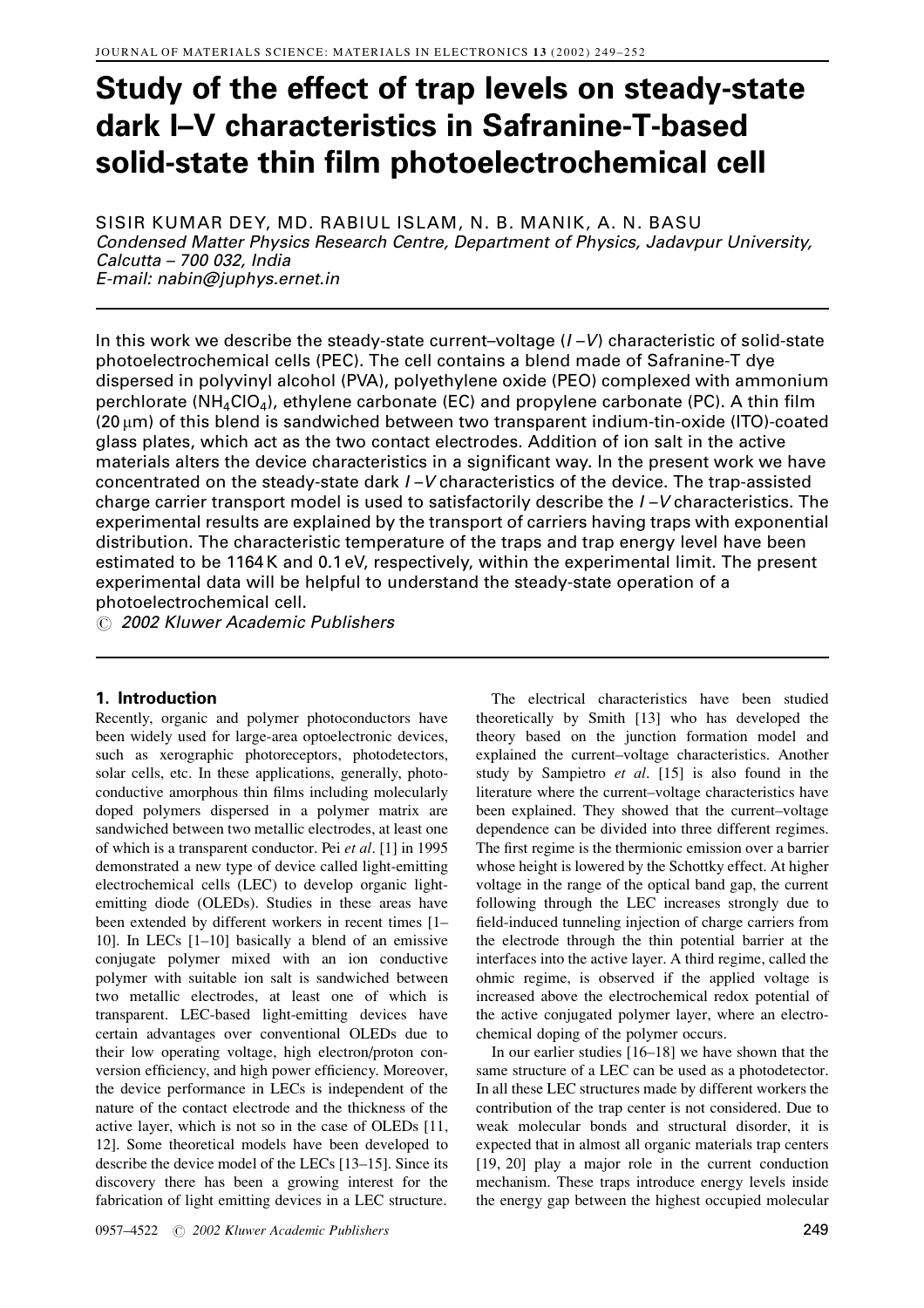orbital (HOMO) and the lowest unoccupied molecular orbital (LUMO) of the organic material. The distribution of these trap levels may decrease exponentially with increasing energy below the LUMO. Charging and discharging of these trap levels play an important role in the operation of the device. Due to the crystallineamorphous nature of the polymer, and the delocalization of the electric field along the  $\pi$ -conjugated segments of the polymer backbone, the charge transport and the semiconducting property of the organic materials are quite different from their conventional inorganic counterpart. To gain a better insight into the performance of these devices we have studied the dark  $I-V$ characteristics. In our system we have found that our experimental results do not completely fit with any of the above theories  $[13-15]$ . The  $I-V$  characteristics show that, like other organic-material-based devices [19, 20] a trap-assisted model is used to govern the same. By assuming an exponential trap distribution [20] we have explained the results quite satisfactorily.

#### 2. Sample and cell preparation

In our work, the PEC consists of a thin film of blends of organic dye Safranine-T (dispersed in transparent polyvinyl alcohol used as an inert polymer matrix) having an absorption peak at 520 nm, which corresponds to an optical band gap 2.39 eV, as the optical active material, and polvethylene oxide (PEO) complexed with ammonium perchlorate  $(NH<sub>4</sub>ClO<sub>4</sub>)$  ion salt as the solid electrolyte with ethylene carbonate (EC) and propylene carbonate (PC) as plasticizers. The cell consists of this blend in the form of a thin film as an active material and two transparent indium-tin-oxide (ITO)-coated glass plates as the contact electrodes. It is expected that the salt ions of  $NH_4ClO_4$ mixed with PEO act as the solid electrolyte and provide the counter ions and the ionic conductivity necessary for the doping. Addition of plasticizers EC and PC makes the complexed mixture viscous, which assists the fabrication of the film and also enhances the carrier mobility. In our studies [16–18] we have shown that, upon illumination from a tungsten lamp source onto the biased cell, a change in photocurrent is observed.

Safranine-T dye (structure shown in Fig. 1) is mixed with polyvinyl alcohol (PVA). In a cleaned test tube, 5 gm of PVA is mixed with  $10 \text{ cm}^{-3}$  of doubly distilled water, warmed gently and stirred to make a transparent viscous solution of PVA. 1 mg of Safranine-T is mixed with this solution. PVA is used here as an inert transparent binder to form the stable film of the dye.

In a separate beaker, cleaned by regular processes, a solid electrolyte is prepared by mixing polyethelene



Figure 1 Structure of Safranine-T dye, which is a cationic dye soluble in water with an absorption peak at a wavelength 520 nm.



Figure 2 Structure of the photoelectrochemical cell. A 20  $\mu$ m thin film blend made of organic dye Safranine-T, PEO complexed with NH<sub>4</sub>ClO<sub>4</sub>, EC and PC, is sandwiched between two ITO-coated glass plate electrodes.

oxide (PEO) – ammonium per chlorate (NH<sub>4</sub>ClO<sub>4</sub>) – ethylene carbonate  $(EC)$  – and propylene carbonate  $(PC)$ (30.60%, 3.60%, 19.60%, 46.20% by weight). The mixture is stirred and heated to a temperature of  $80^{\circ}$ C for 5 h. This gel-like solid electrolyte is mixed with the previously prepared dye-PVA solution to form the blend. This blend is heated at a temperature of 80  $\degree$ C and stirred, to mix them well, for about one hour.

The viscous gel-like solution is sandwiched between two transparent ITO-coated glasses. The glass plates were cleaned in chloroform solution and dried under vacuum for about 5h before use. The uniform film thickness is controlled by placing two teflon spacers of thickness about 20 µm near the edges of the ITO-coated glass plate and two spring clips were fixed at a moderate pressure at the ends of the electrodes as shown in Fig. 2. The two electrical leads are taken out from the two ends of the ITO-coated glass. The complete cell is vacuum dried for about 12 h at around  $60^{\circ}$ C before the final measurement.

#### 3. Experimental

The cell is biased with a d.c. source making one of the ITO contacts the anode and with a series resistance of 47 K. The current flowing through the device is estimated by measuring the voltage across this sensing resistance. By varying the d.c. bias, the steady voltage across the resistance is measured by a Philips  $4\frac{1}{2}$  digit Multimeter. Dividing the measured voltage by the value of this sensing resistance the current flowing through the device is calculated. The value of this current together with the d.c. bias voltage is plotted and shown in Fig. 3. It is observed that the current takes time (about 20 min) to reach the steady-state value after application of each bias voltage. The *I-V* characteristics are nearly symmetric about the origin for both forward and reverse bias. The *I*-V characteristic by changing the polarity of the d.c. bias is not shown in this figure.

#### **4. Results and discussions**

The log  $I$ -log V plot shown in Fig. 4 shows a transition point at a bias voltage around 2.2 V, which seems to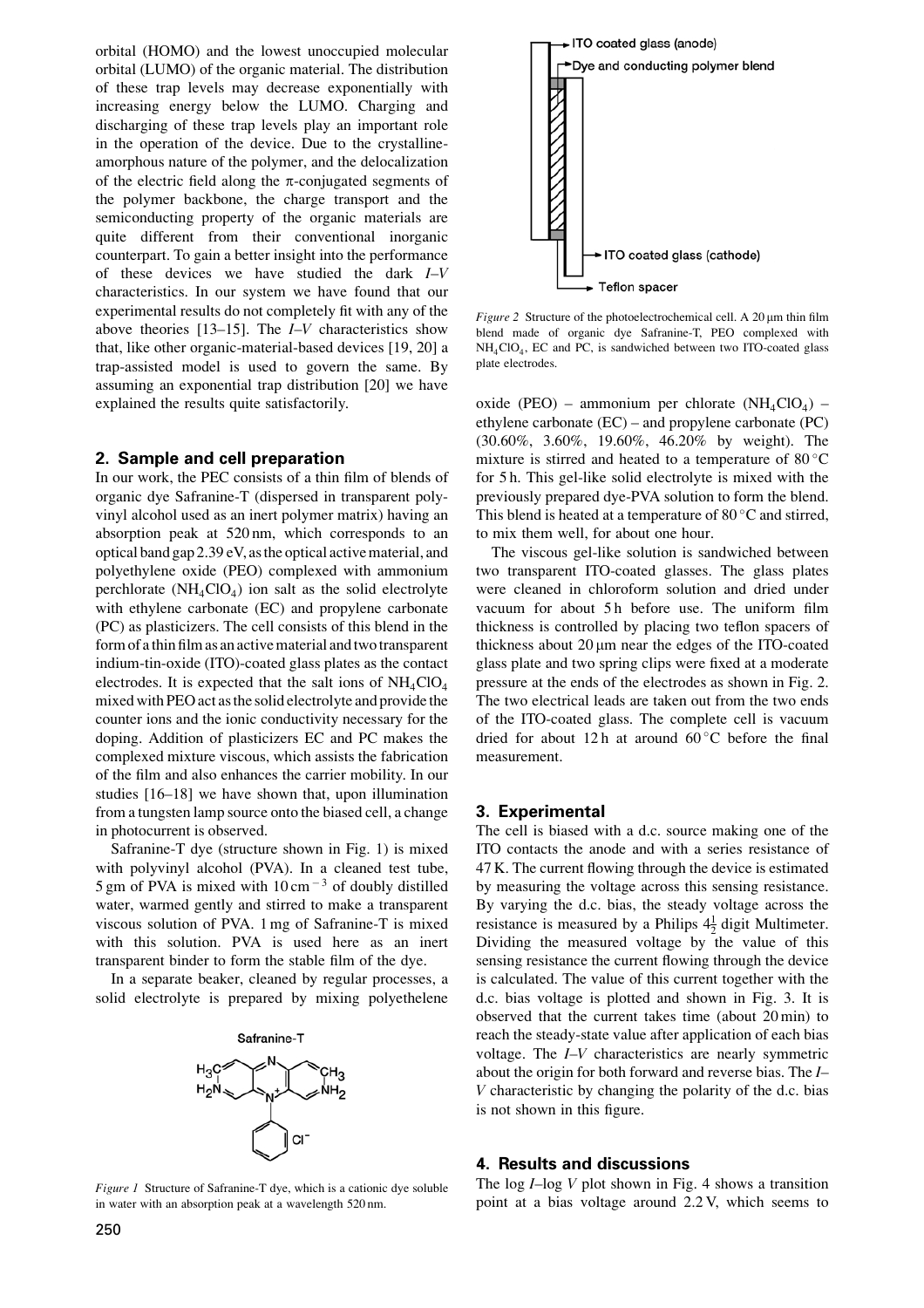

*Figure 3* Linear plot of the current versus bias voltage in the dark. The ITO-coated glass plates are connected to the external voltage source.

indicate a change in the conduction mechanism at this bias voltage. By using [2] the relation  $E_g = e \cdot V_{on}$  we get  $E<sub>g</sub> = 2.2$  eV, whereas the actual value of the band gap (energy difference between  $\pi$  and  $\pi^*$  bond) of the dye is 2.39 eV.

The  $I-V$  relation as found from this figure can be written as,

$$
I \propto V^{1.00}
$$
 for  $V < 2.2$  V  
  $\propto V^{4.88}$  for  $V > 2.2$  V

As found in the literature  $[19, 20]$  the dark  $I-V$ characteristics can be fitted with the assumption that the carriers during conduction through the device may be trapped in different trap levels between the lowest unoccupied molecular orbital (LUMO) states, i.e., bottom of the  $\pi^*$  bond, and highest occupied molecular orbital (HOMO) states, i.e., top of the  $\pi$  bond. To explain the change of the conduction mechanism a model based on trap charges is considered. The starting equations are one-dimensional single (double) carrier drift current and Poisson equations (e.g., for electron or holes or both of them):

$$
J = nq\mu E \tag{1}
$$

$$
\partial n/\partial x = -q/\varepsilon \ (n+n_{\rm t}) \tag{2}
$$

where  $J$  is the current density,  $\mu$  is the carrier mobility,  $E$ is the electric field strength,  $n$  and  $n_t$  are the free and trapped charge concentrations, respectively,  $q$  is the unit charge, and  $\varepsilon$  is equal to  $\varepsilon_0 \varepsilon_r$  with  $\varepsilon_0$  being the permittivity of vacuum and  $\varepsilon$ , the relative dielectric constant

When traps have an exponential energy distribution the trap charge concentration  $(n_t)$  is

$$
n_t = H_n \exp(F_n KT_t) \tag{3}
$$

where  $H_n$  is the trap density,  $F_n$  is the electron Fermi energy, k is Boltzmann's constant and  $T_t$  is the characteristic temperature of the exponential trap distribution (i.e.,  $T_t = E_t K$ , where  $E_t$  is the characteristic trap energy) solving Equations 1 and 2 with the above



Figure 4 Logarithmic plot of current versus bias voltage in the dark. The I–V characteristics can be found to have the form  $I \sim V^{m+1}$  where  $m = T_t/T$ ,  $T_t$  is the characteristic temperature of the traps and T is room temperature. With a best fit to our experimental data the values of  $m$  are found to be 0 and 3.88 below and above bias voltages of 2.2 V.

distribution of traps the current-voltage  $(J-V)$  characteristics has the form [20];

$$
J = N_c \mu q^{(1-m)} \{ \varepsilon m / H_n(m+1) \}^m \{ (2m+1) / (m+1) \}^{m+1} V^{m+1} / L^{2m+1}
$$
 (4)

where  $m = T_t/T$ . The most notable feature in Equation 4 is the power-law dependence  $J-V^{m+1}$ .

Fitting the experimental data for the dark  $I-V$  curve, as shown in Fig. 4, of our system with Equation 4 we find that above the voltage  $2.2$  V the current-voltage is fitted with the trap-charge limited model and the value of  $m$  is equal to 3.88 and hence  $T<sub>t</sub>$  is estimated to be 1164 K and  $E_t$  is calculated to be 0.1 eV.

#### **5. Conclusions**

Recently, the solid-state electrolytic cell has been widely used for the fabrication of solar cells photodetectors, LEDs etc. Incorporation of ion salts alters the electrical characteristics of the device in a significant way. In the literature, several attempts have been made to describe the steady-state I-V characteristics of PEC. Among the existing literature there exists a controversy to describe the internal field distribution within the device. The effect of trap centers is not considered in these models, though it is expected that the organic materials are very much prone to traps arising from structural disorder, defect states, etc. In the present work we have concentrated on the steady-state dark *I*-*V* characteristics of the device and observed the effect of trap centers. Up to a threshold voltage of 2.2 V the conduction is ohmic and above  $2.2 \text{ V}$  the conduction is governed by an exponential distribution of trap centers. The trap-assisted charge carrier transport model is used to satisfactorily describe the  $I-V$  characteristics. The experimental results are explained by the transport of carriers having traps with exponential distribution. In our system, the trap levels are not located in a single energy level because the